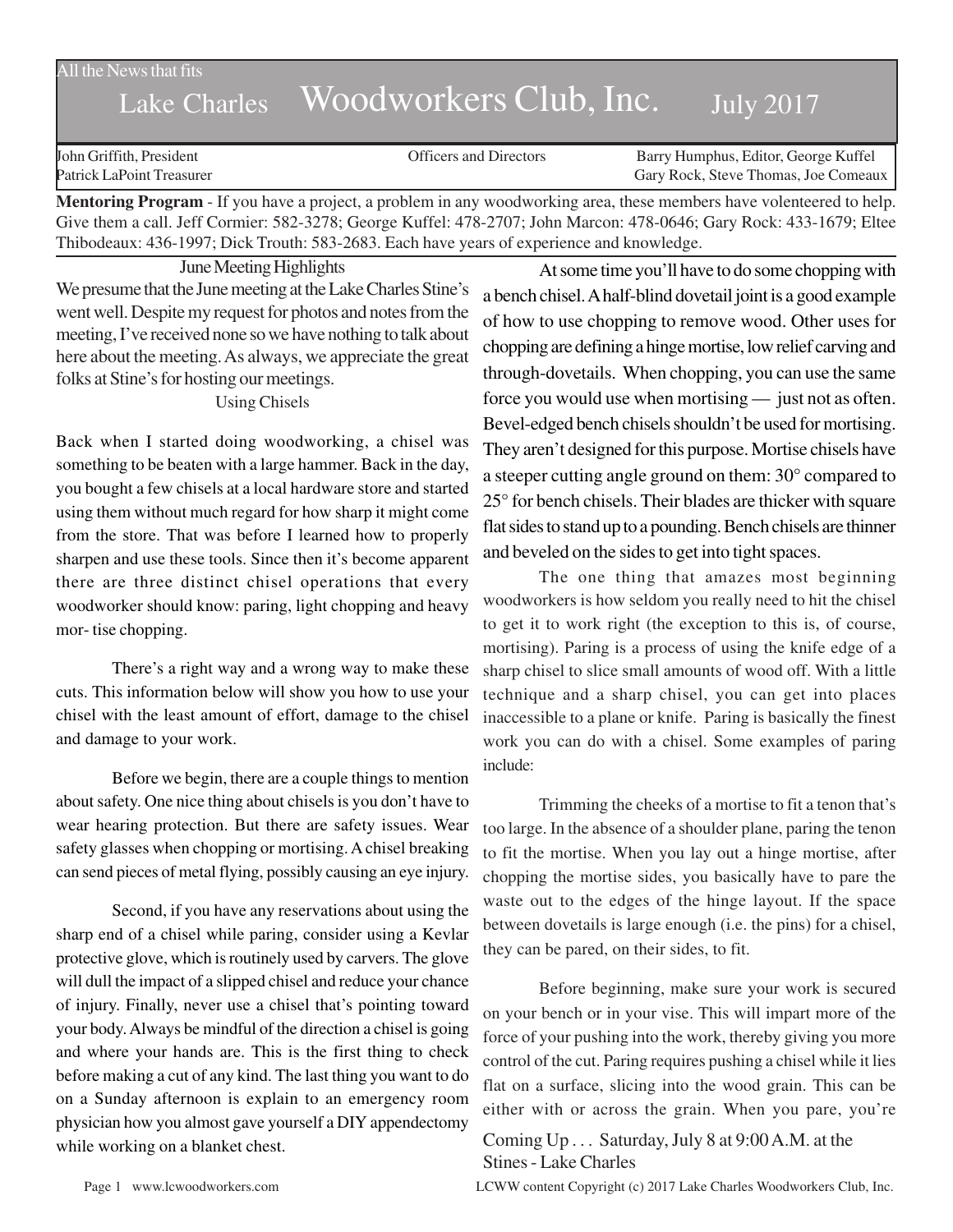generally not taking off large amounts of wood. Just gently slicing little shavings off.

Most bench chisel chopping consists of light tapping of the chisel to define a cut line or remove a small amount of waste. Chopping is the most vigorous use that a bench chisel should see. Upon reading reviews of 20 different bench chisels, only about half stood up to repeated medium/heavy chopping in the testing by Popular Woodworking. If you plan on heavy use for your chisels, consult that review to get an idea of what to look for in a bench chisel. Before beginning, make sure your work has a direct connection with the ground. That is, place the work directly over the leg of a bench or table. This imparts all the force of the blow directly into the cut and not into flexing your bench's top.

One more thing. Did you ever wonder why sharpening experts tell you that your chisel face has to be flat? Well, if your face isn't flat, one of two things will occur. If the chisel face is bowed you'll start digging into the wood; if the chisel face is bellied, you'll need to lift the chisel to get it to start cutting.

Either condition requires lapping. I like to use a coarse diamond stone, and then work up to a couple of finer grits. There's lots of other lapping equipment out there, but one of the cheapest alternatives is to use dark gray wet sanding paper (start with 150 grit and move up gradually to 400 or 600) on a flat sur-face. A thick piece of glass does nicely. Just soak the paper in water before use. Lay it down on the flat surface and the surface tension of the water will adhere it to the surface fairly well. Rub the chisel until it is flat at least two-thirds of the way up. This might take a while. Consider it paying your dues before you get into the high-end chiseluse party. Get as fine a polish on your chisel face as you can to eliminate catches or nicks. It also helps to finely sand the edges of the chisel face. If you pinch your finger between a piece of wood and the edge of the chisel, you'll stand less chance of scissoring a cut on your hand.

### Shaping Your Irons

Roughing, flattening and smoothing lumber are fundamental hand tool woodworking skills. Before you can properly perform these tasks, you need to know how to shape your plane irons.The shape of the edge of a bench Continues Page 3

plane iron across its width is determined by its function. For roughing, the edge of the iron should be cambered (curved along a shallow arc). For flattening and smoothing, the edge should be straight across. I use a medium-length #5 jack plane for roughing, a long #6 or #7 jointer plane for flattening, and a short #3 or #4 smoother plane for smoothing (this is the Stanley numbering system, but the names apply to any medium, long, and short planes). Roughing calls for fast stock removal, where the resulting surface is not the main concern. Flattening then cleans up that surface. Smoothing is the final touch to make the surface silky smooth.

Using a cambered iron means the jack plane can be set for a heavier, more aggressive cut to complete the roughing job faster. It takes a shaving that is thick in the center and thin at the edges, leaving a scalloped surface. At its heaviest, a roughing plane may be scooping out shavings that are more like wood chips, nearly 1/16? thick at the center.

Flattening and smoothing are much finer operations. For faster surface coverage, their irons are shaped wide and flat. However, the corners should be eased to avoid leaving plane tracks in overlapping passes (streaks in the wood left by sharp corners digging in).

New plane irons come from the factory ground straight across. This leaves it to the woodworker to shape the edge according to individual preference.

Cambering a new iron requires removing a fair amount of metal. It can be done completely by hand, but is time consuming. It's also a lot of wear on a sharpening stone. This is better done with a grinder, either hand-cranked or powered. Just be sure to quench the metal frequently to keep it cool and avoid damaging the temper.

The iron should be cambered to a radius of 8-12?. It doesn't need to be a perfectly smooth curve, since this is for a roughing tool. Once shaped, maintain the curve thereafter as you sharpen it.

Ease the corners of jointer and smoother irons during sharpening, either rounding them or tapering them. This requires removing only a small amount of metal. To round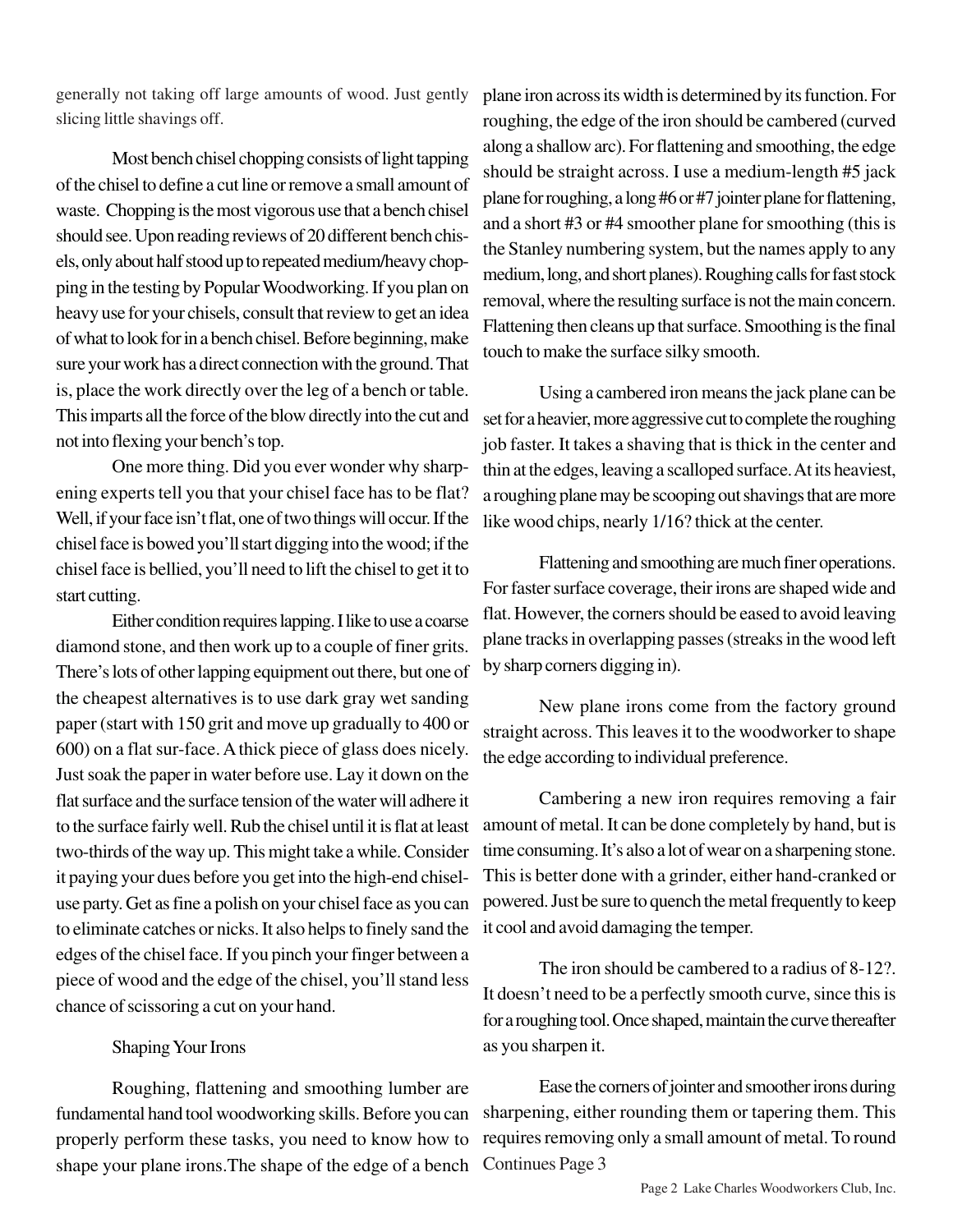the corners, tip the iron gently up on each corner and grind it in small circles on the sharpening stone until the corner has a smoothly rounded radius of 1/16-1/8?. Repeat this through the sharpening grits.

To taper the corners, pitch the iron up a bit on each side, apply pressure just on that side, and grind just that section, about 1/2? wide. Taper each side back 1/32-1/16? from the edge. Repeat this through the sharpening grits.

Both variations of this will take shavings that are the same thickness through the flat center of the cut, then feather off at the sides. Rounded corners will take shavings that feather off sharply, tapered corners will take shavings that feather off more gradually. The surface left behind will show this feathering as well, so use overlapping passes of the flat portion of the iron to take them down to a uniform, flat surface.

### Drilling With a Twist

To drill something, particularly something of wood and not tear out either side, you really need three type of twist drills in your collection.

 The do-it-all twist bits are inexpensive and designed to punch through wood, metal, and plastics. To achieve this versatility, manufacturers typically grind their cutting tips to 118°. However, this shallow angle can allow the bit to wander on entry and blow out wood fibers on exit, so reserve twist bits for plastic, metal, and holes smaller than 1/8 inch in wood where the small size minimizes those tendencies.

For holes sized from 1/8 " to 1/2 ", instead select a brad-point bit. The center point of a brad-point bit prevents wandering on entry, while the sharp outer spurs shear the wood for far less tear-out.

When you need to drill holes larger than 1/2 ", move up to a Forstner bit. Like brad-point bits, Forstners feature a center guiding point and cut very clean holes. Multispur Forstner bits, add sawlike teeth to the rims, which cut more aggressively without sacrificing cut quality. When using this type of Forstner, slow the feed rate, and secure the workpiece with clamps.

Regardless of bit choice, any time you punch metal through wood, unsupported wood fibers on the back of the workpiece can tear out. So get in the practice of backing up your workpiece with scrap wood. The backing board traps the wood fibers around the exit point, preventing the bit from pushing out the last splinters. At the drill press, simply slip a scrap beneath the workpiece; for handheld drilling, clamp

the backer in place. If your bits lift fibers around the entry points, apply masking tape to the face of the workpiece before marking your layout lines and drilling.

If the location of a hole makes it difficult to clamp a backer board in place (such as when drilling cord-access holes in the back of an entertainment center), instead drill from both directions, for a hole with clean edges. You can do this easily by first drilling a 1/16" pilot hole centered where you want the larger hole. The small size of the pilot hole still allows the Fostner's spur to do its job.

By the way, both standard twist and brad-point drill bits can be sharpened with either a jig for your grinder or with a specialty tool such as the Drill Doctor. Fostner bits are different.

When you first bought a set of Fostner bits, they likely cut through wood like butter with thin shavings like a well tuned hand plane. Over time, they get dull and take much more force to get through your project with possibly more smoke than wood.

You can sharpen these easily with a round slip stone, a very fine triangle (slip stone or file) and a bit of wet/dry sand paper wrapped around a flat piece of wood such as a popsycle stick. There are two types of Fostner bits that include a knife edge single cutting rim type and a serated rim type. The easy way to sharpen the knife edge is to mount the slip stone in a drill press and just hand tighten the stone. Practice your movements before and only work on the factory ground edges and never the outside edges. Use the slowest speed of your drill press and don't take off much material. Try to be as close as possible to the original angle of the grind.

The serated bits obviously need to be sharpened by hand and try your best to follow the serations at the angle of the original angle grind.

The second step for either type is to hone the chipper. I used a 600 grit wet/dry piece of sand paper glued to a popsycle stick but this could also be done with a small flat diamnond hone should you have one handy. What you need to do is flatten the back of the chipper rather than trying to follow the original angle of the top grind. This will result in a very sharp edge without removing much material. You could do a few careful strokes on the original grind jsut to remove any burr created from the honing.

For all of these, just do a hone of the surface. You are not trying to reshape the bit, just give it a gentle hone so this would not very much time to do a complete set of Forstner bits. Its also important to clamp your bit while doing this. Last, give a few strokes to the center spire. Barry Humphus.